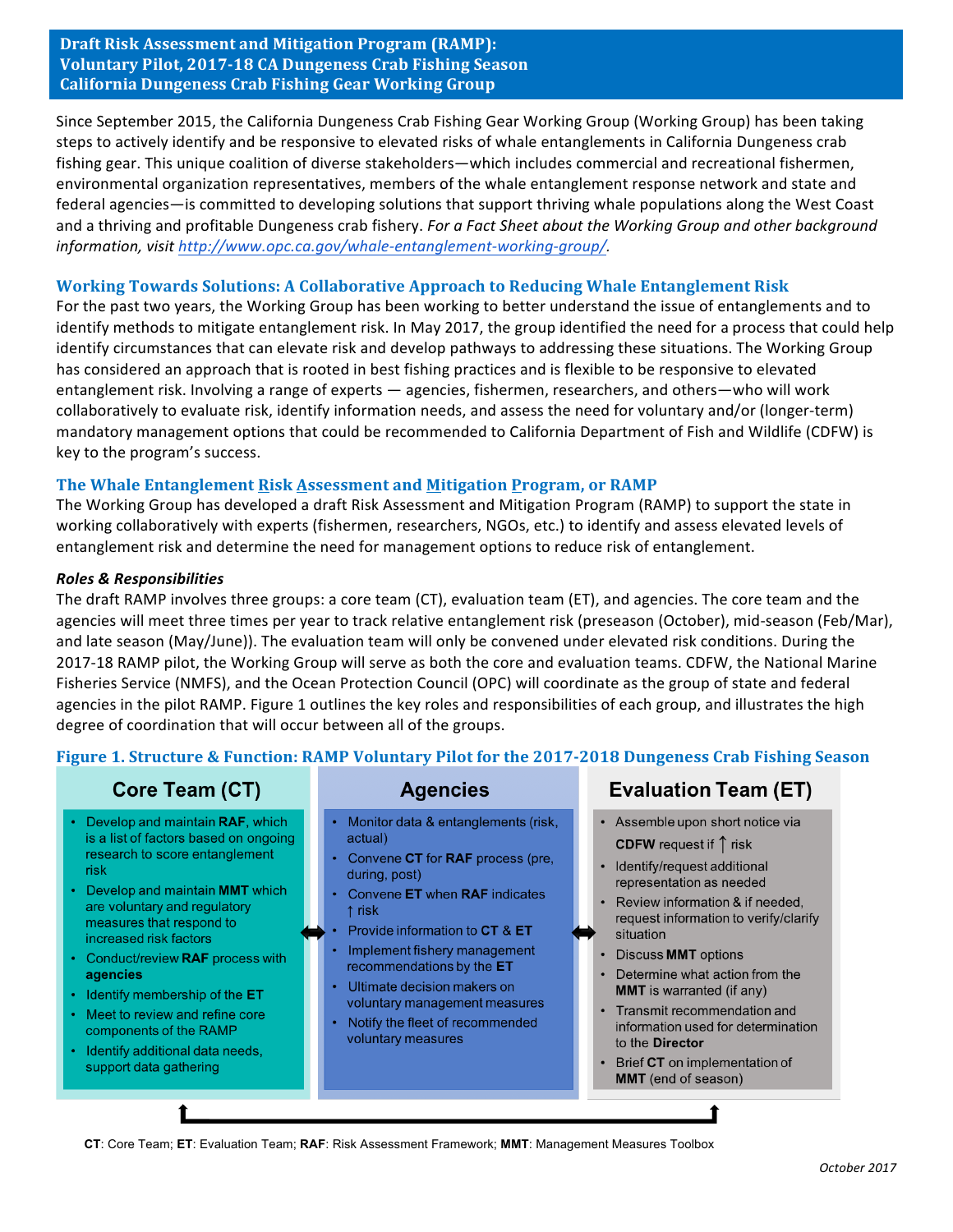### *Risk Assessment & Management Tools*

Two tools will be involved in evaluating and responding to elevated risk: a risk assessment framework (RAF) and a management measures toolbox (MMT) (see Figure 2). The RAF will not act as a decision-making tool, but rather be used by the core team and agencies to indicate if an evaluation team needs to be convened due to elevated risk. The MMT will be developed by the core team and agencies for the evaluation team's use. Figure 2 illustrates the factors and questions the RAF will focus on during the RAMP pilot, together with the steps the evaluation team will take if convened. Included are examples of different management options that could be included in the MMT.

## **Figure 2. Risk Assessment Framework Factors and Questions, and Evaluation Team Process to Consider Possible Management Measures (voluntary for 2017-18 RAMP Pilot)**



A number of guiding principles have been developed to support the evaluation team in their application of the MMT, such as all management measures will be fact-based and science driven, negative economic impacts to fishermen will be minimized and disproportionate impacts on a subset of the fleet avoided, and recommendations will identify a clear process for evaluating compliance and when/how fishermen are able to re-establish regular fishing practices. A full *summary of guiding principles are available on page 3 of this document.*

## **2017-18 Pilot: Seeking Fleet Input**

The draft RAMP is in its beginning stages of development. The voluntary pilot will provide an opportunity to test out the draft RAMP's structure and function, explore aspects of the RAMP that could benefit from legislative support, and to learn what may need to be adjusted and fine-tuned, including the program's working assumptions and guiding principles.

During the RAMP pilot, commercial and recreational fishermen and others involved in the California Dungeness crab fishing industry are invited to review the draft RAMP approach and provide feedback on all aspects of the program. Ideas on how to improve the Working Group's approach to assessing risk, considerations for possible management measures, and suggestions related to new technologies are welcomed and encouraged. Additionally, the Working Group is planning to hold a select number of meetings in 2018 at port locations in an effort to share information and address questions.

Information learned during the 2017-18 pilot phase will be shared with CDFW, NMFS, OPC, Fish and Game Commission, Joint Committee on Fisheries and Aquaculture, and California Dungeness Crab Task Force in summer/fall 2018.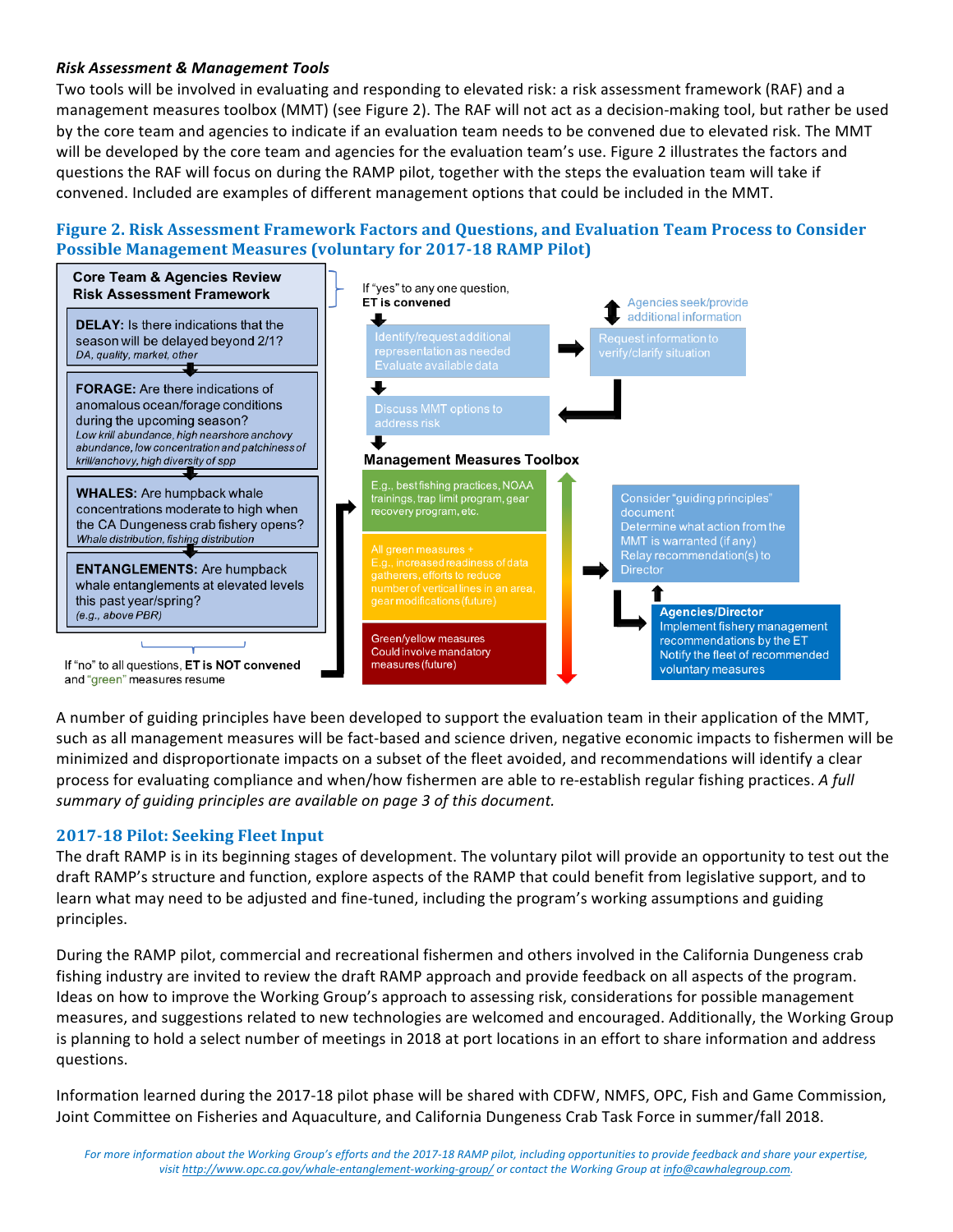The Working Group supports thriving whale populations along the West Coast, and a thriving and profitable Dungeness crab fishery. Our charge is to:

- Provide guidance and recommendations to the California Dungeness crab fishing industry, including the DCTF, to avoid/minimize entanglements and identify measures or experiments that can be developed or implemented by the fishing community to address the entanglement issue;
- Collaboratively inform and guide the state of California (CDFW, OPC, Fish and Game Commission, and the Legislature) in addressing key information gaps and/or measures to reduce the risks of entanglements in Dungeness crab fishing gear; and
- Guide whale entanglement reduction efforts by establishing priorities for the Working Group, and help inform other entities seeking to address the issue of whale entanglements in California.

The following draft principles/characteristics have been developed to help guide the Working Group (which will act as the Evaluation Team during the 2017-18 RAMP pilot) under circumstances where the risk assessment framework (RAF) indicates an elevated risk for entanglements. These guiding principles will be used when the Working Group reviews the management measures toolbox (MMT) and considers possible management measures. These guiding principles will be evaluated during the 2017-18 RAMP pilot, and may be further updated based on lessons learned by the Working Group and input from the fleet and others.

### **Management Options/Measures**

- The Working Group is working to identify and recommend management measures that can effectively reduce whale entanglements in CA Dungeness crab fishing gear.
- Management measures will be fact-based and science driven and will be updated as new information becomes available.
- Management measures will be scalable and any application should be narrowly focused in geographic area and time frame. Management measures will be consistently applied and will be enforceable.
- Management measures will be adaptable and additional management measures may be included as identified by the Evaluation Team and reviewed and confirmed by the Core Team.
- Management measures will aim to minimize negative economic impacts to fishermen and avoid disproportionate impacts on a subset of the fleet. Where possible, mitigation options will be considered, including identifying alternative harvesting opportunities for impacted fishermen.
- Management measures will be evaluated and measured across a number of stages, including effectiveness of communication out to the fleet; level of understanding of the communication; and level of response to management measure.
- Once a management measure has been identified, a clear process for evaluating its implementation and identifying when/how fishermen are able to re-establish regular fishing practices in as short a timeframe as possible will be developed.
- Annual evaluation of the management options list will be conducted so the suite of options can be refined based on experiences and lessons learned. As appropriate, lessons learned will be shared with other CA fixed-gear fisheries for review and consideration.